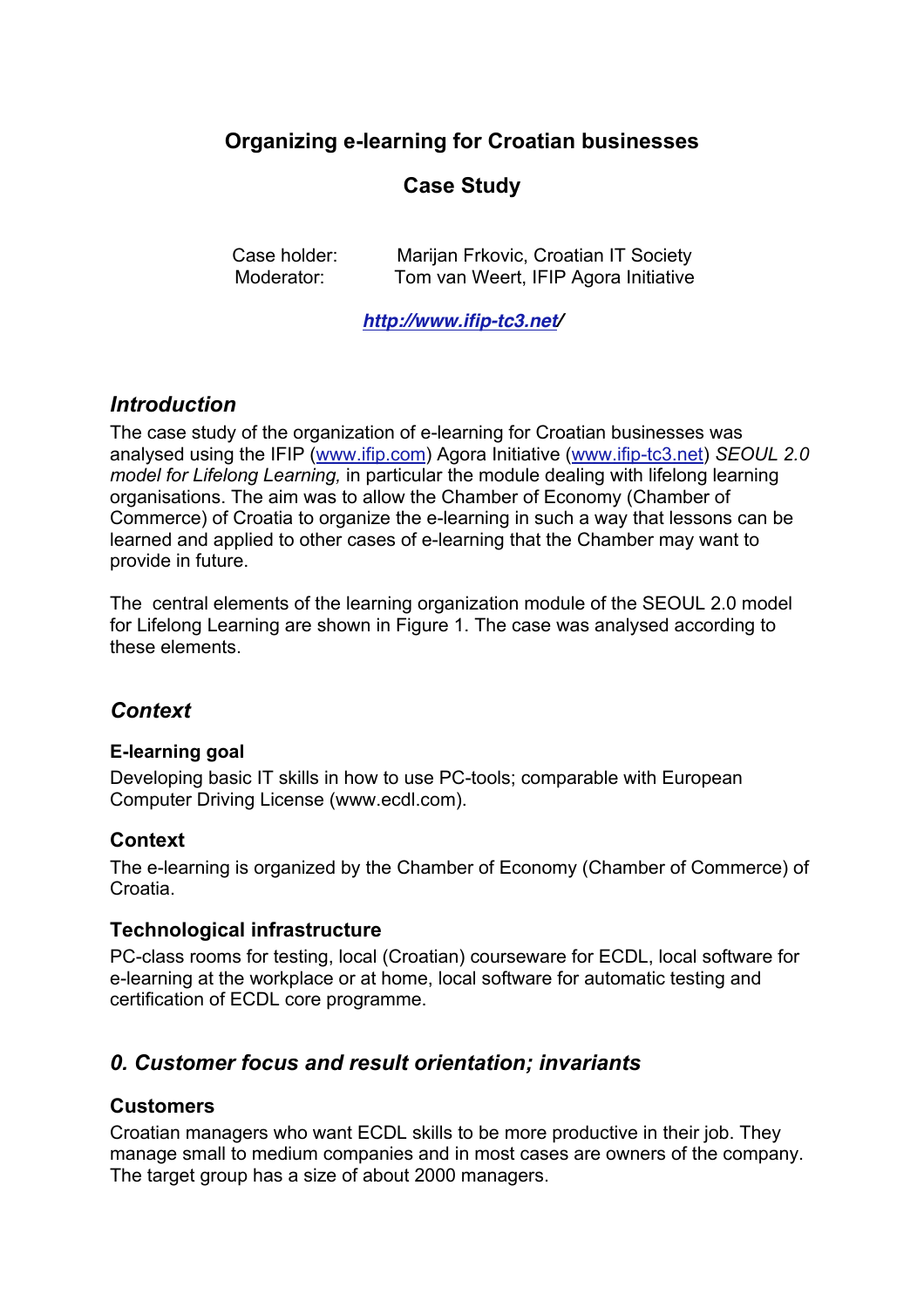Customers are of two types:

The managers who want to understand what others are doing to be able to control their work.

The managers who want to use the technology for their own ends.

Assumption: Customers want a certificate to show they have developed the basic IT skills. Assumption:

Customers accept multiple choice testing as examination method.

### **How to reach the target group?**

By law all companies are member of the Chamber. The Chamber has a national headquarters and about 20 regional offices. Testing can be done at the regional offices. There is an expected number of 100 customers per location. Email is assumed to be an effective means of communication with the target group.

#### **Organisation that provides the e-learning to the customers**

The ICT-department and the Educational Department of the headquarters of the Chamber of Economy will organize the e-learning working together.

There will be established an e-learning project group. the project budget will be provided by the president of the Chamber. People in the project will be paid from the budget. In the budget money will have to be reserved to be able to involve an ECDL test centre.

*Stages in the project*: Initiation, Design, Development, Delivery to pilot group, Lessons learned, Next version, Delivery to more groups. This project approach is chosen to enhance the competitiveness of the Chamber of Commerce in delivering e-learning to its customers.

*Time available*: preparation x man weeks, design y man weeks, development z man weeks delivery to pilot group u man weeks, lessons learned v man weeks and next version w man weeks

*Time table*: Start on 1st of September (Initiation, Design, Development); Delivery to pilot group starts January following; end of course: August. Start with more groups on 1st of September following.

#### *Project organization*:

- Project manager (from headquarters), as primus inter pares also working in the project,
- Project members (from head quarters)
- One project member from regional pilot office.
- The project team is collectively responsible for success. The project manager has special responsibilities in the project team.

Delivery of the e-learning will be coordinated by the regional offices, so the interaction with and involvement of regional offices is crucial, not only in the pilot, but also when the e-learning is broadened to more groups.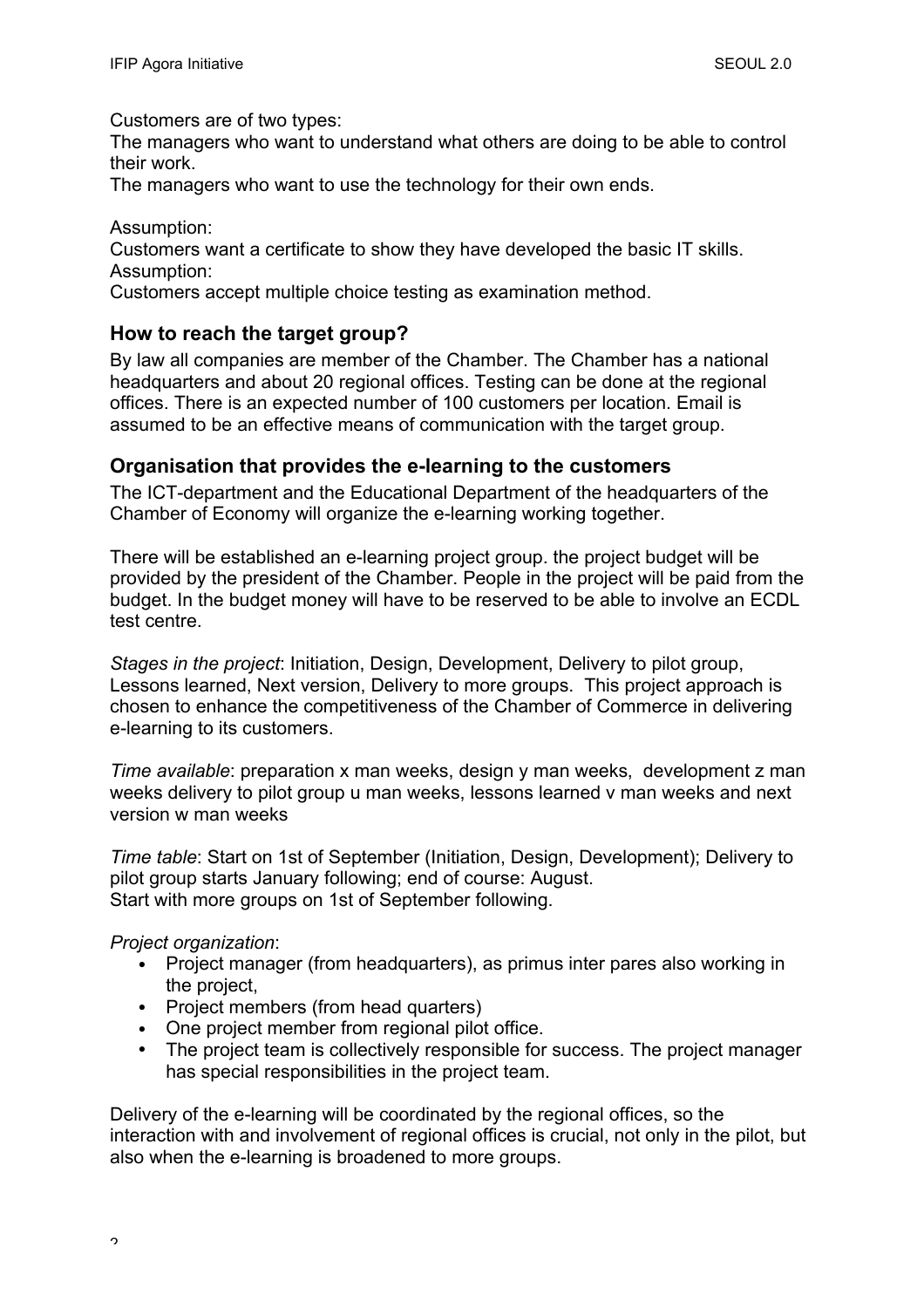# *1 Technology, Collaborative technological environment*

Groupware functionality is needed for the project team and associated outside partners.

An e-learning system will be used to distribute information to courses participants.

Groupware functionality may be needed for course participants if practical work in the own company is part of a course module.

### *2. Structure of the organization and leadership, Modification of the organization*

The organization is not used to long term project with full result responsibility.

Reporting lines may have to be changed. Leadership involvement may take other than the usual forms.

### *3. Competencies & know-how, continuous learning, improvement & innovation*

Know-how on running long time project with result responsibility will have to be developed.

Regional offices will need to develop competency in marketing, organizing and running course modules for regional customers.

If practical work in the own business is included in a course module, the organization delivering the e-learning will need competencies in the use of PC ICT-tools, the organization will have to be aware of the problems managers in small to medium companies want to solve with ICT and the organization needs know how on how to help the managers with their problems.

# *4. Governance, management by processes and facts*

Leadership and project manager must learn how to run a long term, creative project and how to deal with result responsibility.

Reporting might be different, accounting might be different, auditing might be different

# *5. Piloting the processes in the organization*

Because of the many un-knows it is advisable to start small with a pilot and extend after that. The pilot will allow lessons to be learned.

Because this way of working is new for the organization and the professionals in it, it is strongly advisable to involve external know-how. This will minimize risks and will enhance self-confidence of leadership and project team.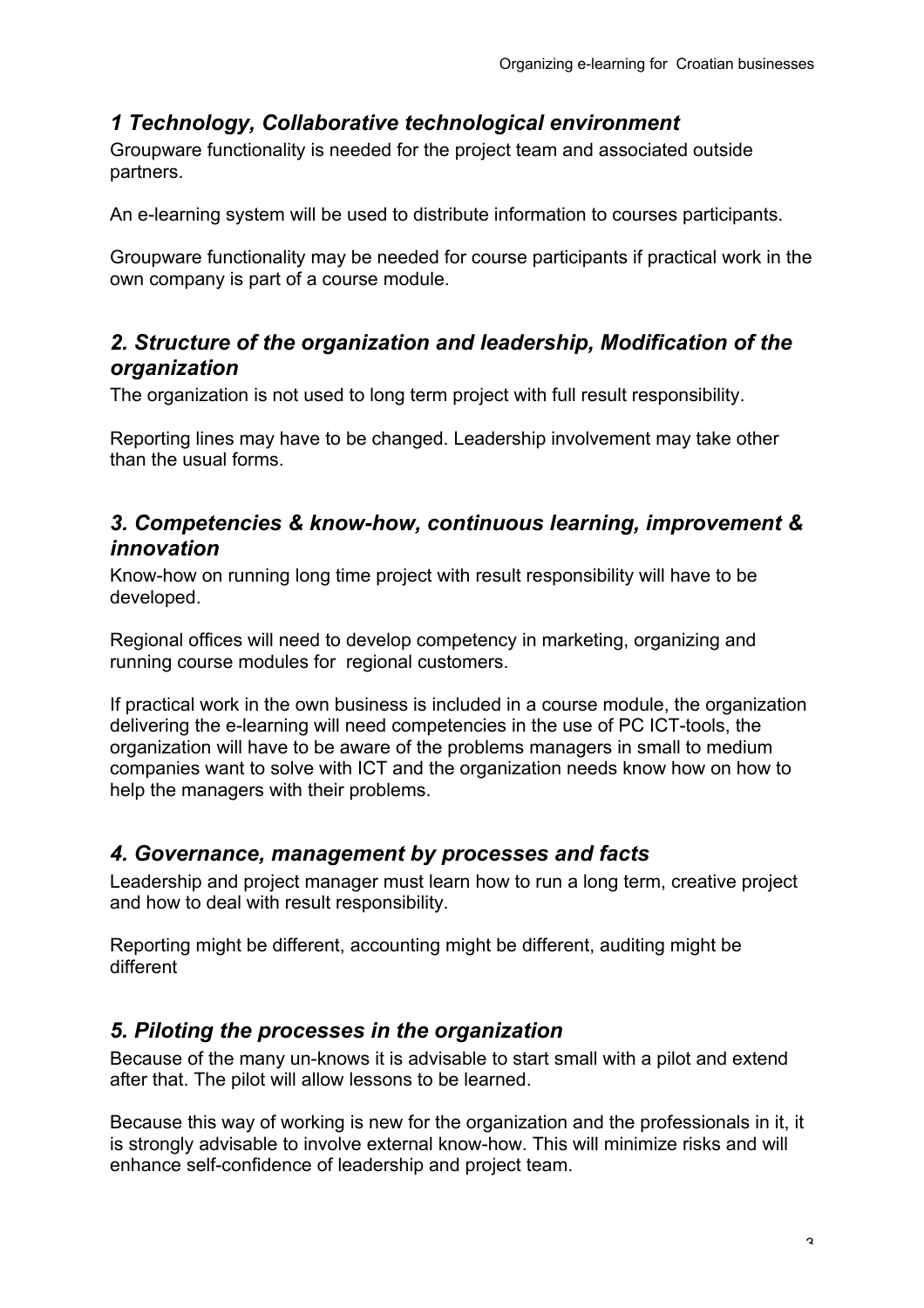The organization must allow room to make not too great mistakes, also in the acquisition of participants. However, the organization also must verify that lessons are learned.

### *6. Actions in parallel with the changes, people empowerment & involvement*

Here leadership is involved. Leadership should provide the project team with means and tools that are adequate to accomplish the job. Leadership also has to find ways to give the project team credit for their achievements.

Leadership has to organize information sharing with other professionals in the organization about this long term, result oriented project approach.

### *7. Partnership development*

In this type of long term development project partnership is essential, outsourcing is less advisable.

### *8. Sharing of competencies and know-how, corporate social responsibility*

Sharing of competencies has to be made part of the culture. This has to be organised by project team and leadership.

Also knowledge developed by participants during course modules should be shared with other customers of the Chamber. Also this has to be organized. In this way the Chamber becomes a (regional) source of knowledge for the customers.

Developed during a 2,5 hour session at the IFIP Agora Initiative Seminar Seoul, South-Korea, June 5, 2007 **http://www.ifip-tc3.net/**